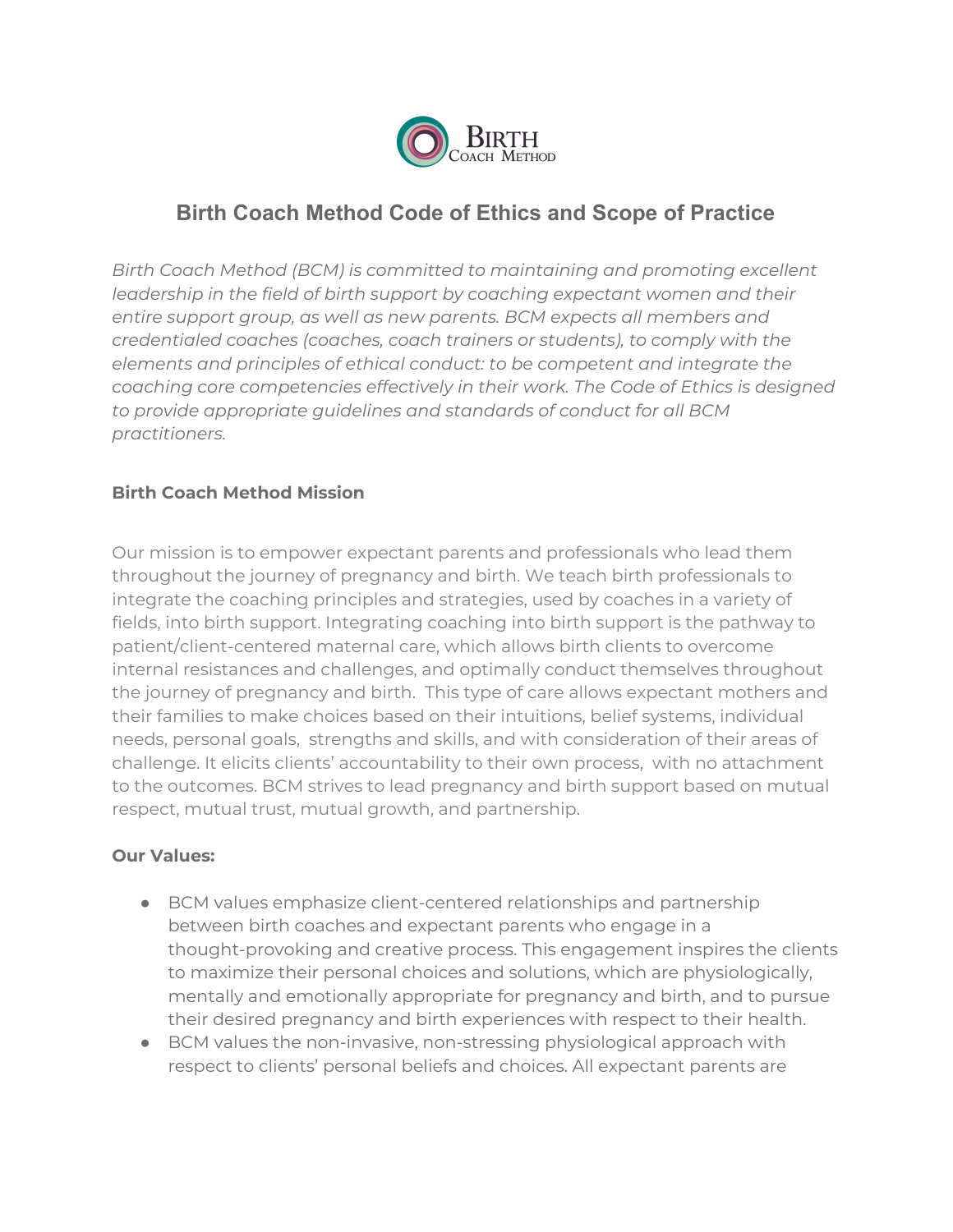treated with fairness, kindness and a nonbias recognition of their unique beliefs, wishes and inherent value of every individual.

● We value mutual respect between all birth support practitioners and caregivers and respect different practice styles. All professions are spoken of with respect assuming their sincere efforts to provide the best maternal care available for them, based on their training and resources.

## **BCM Scope of Practice:**

A Pregnancy and Birth Coach must practice within the scope of practice in order to conduct themselves ethically. Practicing outside the scope of practice as a Pregnancy and Birth Coach can lead clients to misunderstand the abilities of the coach (coaching) and can undermine the work of other coaches.

Pregnancy and Birth Coaching is a new profession and practitioners who meet the coaching competencies will experience more sustainable results with their clients and naturally practice within the scope of practice.

As a coach, your primary role is helping your clients become more in touch with their intuition and confidence that they have the resources within themselves to go through the journey of pregnancy and birth. When you provide information, you can rob the client of the confidence that comes from arriving there themselves.

The scope of practice illustrates that regular information sharing is not coaching, but that some information can be shared when it is in the client's best interest. A coach adhering to the scope of practice, the BCM code of ethics, and skilled in the BCM competencies will be able to share information in support of their clients and help clients find the information themselves to build their own skills and confidence. The scope of practice also highlights that if a coach holds active and nationally recognized credentials they may provide expert guidance related to that topic.

## **Birth Coach Method Codes of Ethics:**

BCM practitioners participate in the efforts of Birth Coach Method and uphold the BCM Mission, Standards of Practice, and Code of Ethics.

BCM practitioners carefully explain, prior to or at the initial meeting, the nature of the coaching engagement:

1. Make sure our clients understand that we are not medically trained, and therefore will not provide any medical advice.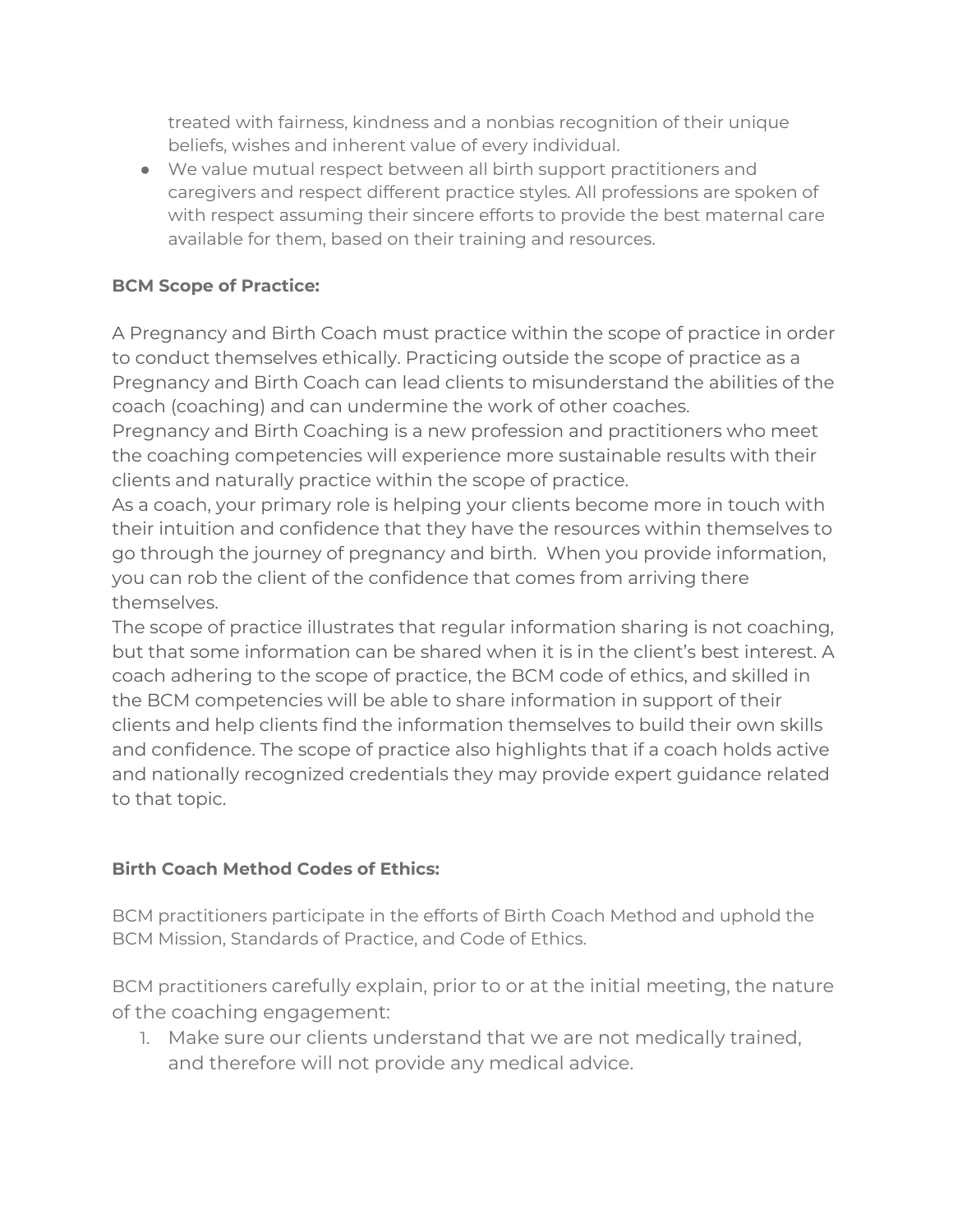- 2. We make sure our clients understand that we do not provide therapeutic services, but focus on leading them to achieve their desired experiences and goals.
- 3. We make sure our clients understand the scope of our practice, our education and training, and the resources we rely on during the coaching engagement.
- 4. We make sure our clients understand that the coach's role is to clarify, inquire, inspire, suggest resources and hold the clients accountable to their process, based on the clients' beliefs, wishes, and action.
- 5. We make sure our clients understand the nature, and limits of confidentiality, financial arrangements, and any other terms of the coaching agreement.
- 6. We provide our clients with a clear coaching service agreement with clients before beginning the coaching relationship and honor this agreement. The agreement shall include the roles, responsibilities, and rights of all parties involved. BCM practitioners hold responsibility for setting clear, appropriate and culturally sensitive boundaries that govern interactions.

BCM practitioners are accountable to comply with the core coaching competencies taught by Birth Coach Method:

- 1. Establish rapport, intimacy and mutual trust with coachees.
- 2. Practice active listening with no judgment.
- 3. Introduce strong search questions.
- 4. Facilitate clarity and awareness.
- 5. Set Goals
- 6. Design actions.
- 7. Manage progress and accountability to one's process.

BCM practitioners are committed to clients' privacy by maintaining the strictest levels of confidentiality with all clients. The partnership we establish with clients dictates that we share all records with them during the coaching engagement. We maintain, store and dispose of all records, including electronic records created during the engagements, in a manner that promotes confidentiality, security, and privacy.

BCM practitioners are advocates who promote patient-centered maternal care and informed decision-making, assume clients' competency and